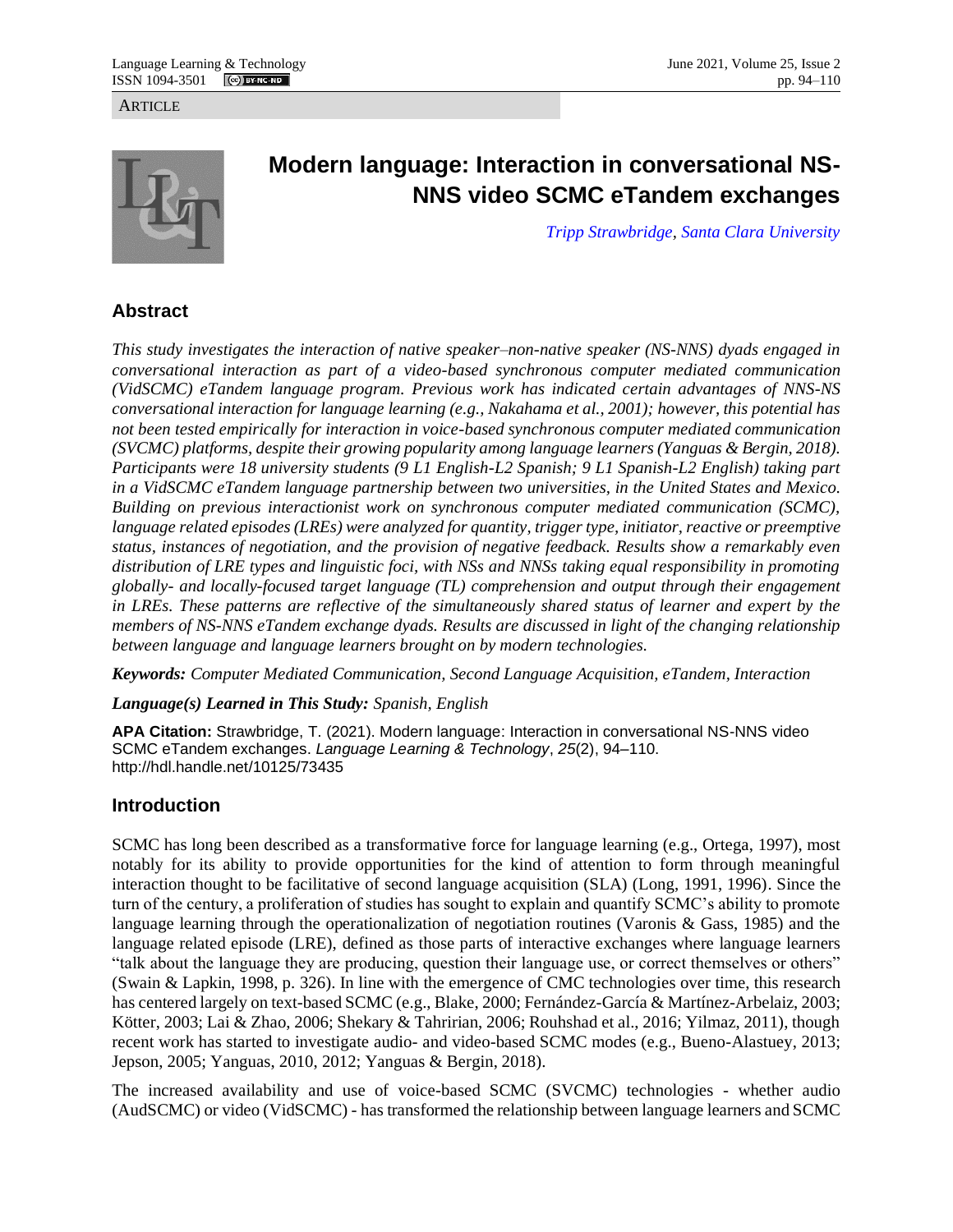in recent years (Yanguas & Bergin, 2018). Access to these platforms is now commonplace for many students, not through desktops in university language laboratories but via laptops and smartphones carried on their person throughout the day. For learners in foreign language (FL) settings, the shift of CMC from text- to audio- and video-based platforms offers the possibility to engage with native speakers (NS) of the target language (TL) to "practice oral skills that they will need in the real world" (Yanguas, 2010, p. 86). This type of interaction allows learners to overcome many obstacles to oral TL development presented by traditional classroom study (Bueno-Alastuey, 2011), not least of all the impression that TL communication lacks authenticity due to the shared first language (L1) status of students (Zhao, 2005). To date, empirical research on the ability of AudSCMC and VidSCMC to foster interaction that is facilitative to SLA has been scant (e.g., Bueno-Alastuey, 2013; Jepson, 2005; Yanguas, 2010, 2012; Yanguas & Bergin, 2018), and has only rarely analyzed interaction between non-native speaker (NNS) students and their native speaker (NS) counterparts (e.g., Bueno-Alastuey, 2013).

One of the most common applications of SVCMC technologies is in remote dyadic language tandem partnerships, or eTandem exchanges (for overviews, see Lewis & O'Dowd, 2016; O'Dowd, 2016). Recent work has reported various linguistic and communicative benefits of eTandem exchanges (e.g., Akiyama & Saito, 2016; van der Kroon et al., 2015; Tian & Wang, 2010), though with few exceptions (e.g., Akiyama, 2014) this work has not taken an interactionist perspective. As in SVCMC research more broadly, such research has focused on exchanges that are closely controlled for task, and has not examined eTandem interaction that is conversational in nature (with the exception of Cappellini, 2016), despite the prevalence of this model of eTandem communication (Akiyama & Cunningham, 2018). Nevertheless, there is reason to believe that such eTandem interaction is particularly well suited to promote reciprocity and learner autonomy, the guiding principles of (e)tandem exchanges (Brammerts, 2001). Indeed, previous research has argued that face-to-face (FTF) interaction is especially conducive to acquisition due to participants' shared status as both learner and expert (Fernández-García & Martínez-Arbelaiz, 2014), as well as the conversational nature of the interaction (Nakahama et al., 2001).

No study has yet explored the extent to which these benefits are available to language learners in SVCMC; however, this information would be invaluable to decision making around how to best take advantage of modern language learning technologies. The present study analyzes the interactional patterns present in the LREs of 18 L1 English-L2 Spanish and L1 Spanish-L2 English speakers participating in a VidSCMC eTandem language program. This application of LRE analysis to SVCMC builds on previous work, accounting for negotiation of meaning and negative feedback as they emerge from both preemptive and reactive LREs (Ellis et al., 2001), shown to be salient in non-task-based NS-NNS interaction (Fernández-García & Martínez-Arbelaiz, 2014; Nakahama et al., 2001).

## **Literature Review**

### **Interaction and SCMC**

In line with the emergence of technologies, early CMC studies focused on text-based communication, citing its ability to overcome the historical divide between speech and writing through a merging of the interactional and reflective aspects of language (Warschauer, 1997). It was proposed that CMC "affords equal opportunities for participation to all members" involved in the interaction, the benefit being that "each learner [is] exposed to more input and thus would, theoretically, have more opportunities to get comprehensible input" (Fernández-García & Martínez-Arbelaiz, 2003, p. 115). Beyond the mere provision of comprehensible input, these studies highlighted "the potential for online interaction to increase the likelihood that learners would notice the gaps in their interlanguage" (Shekary & Tahririan, 2006, p. 559). These observations of CMC's benefits are, in other words, underpinned by an interactionist approach to SLA. This approach "takes as its starting point the assumption that language learning is stimulated by communicative pressure" (Gass, 2003, p. 224), and subsumes aspects of the Input Hypothesis (Krashen, 1982) and Output Hypothesis (Swain, 1985; Gass & Mackey, 2006). Interaction serves to break down input to make it more comprehensible, a process "mediated by selective attention and the learner's developing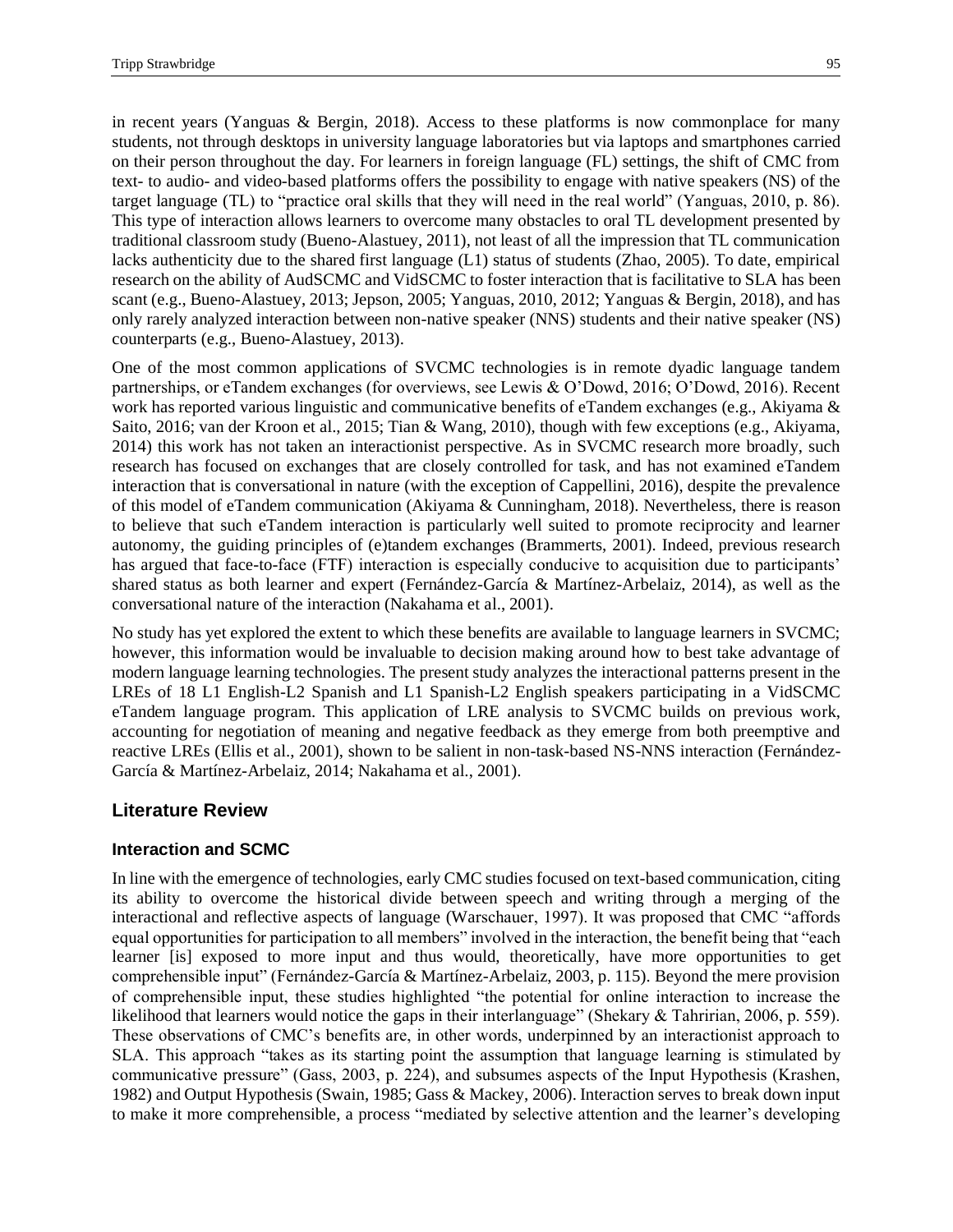L2 processing capacity" (Long, 1996, p. 414). Importantly, negotiation in interaction serves to direct learners' attention to gaps between their interlanguage and the TL and may therefore be "essential for learning certain specifiable L1-L2 contrasts" (Long, 1996, p. 414). Finally, interaction may also require learners to produce "comprehensible output" whereby they attempt to match such L1-L2 contrasts, shifting from semantic to syntactic processing (Swain, 1985).

Broadly speaking, speakers' interactional adjustments can be divided into two categories. The first, negotiation of meaning, is constituted by moves that are made by speakers "in order to repair or avoid communication breakdowns" (Kenning, 2010, p. 135, as cited in Bueno-Alastuey, 2013). Negotiation of *form*, on the other hand, refers to interactional moves (e.g., repairs, adjustments) made to comment on or modify language output perceived to be non-target-like, or otherwise in need of alteration, without any implication of misunderstanding or non-understanding (Bueno-Alastuey, 2013). Language related episodes, where learners "talk about the language they are producing, question their language use, or correct themselves or others" (Swain & Lapkin, 1998, p. 326), have frequently been used to operationalize these types of negotiation.

Research investigating LREs produced in SVCMC, in particular, has been scant. In an exploration of the benefits and drawbacks of AudSCMC, Bueno-Alastuey (2011) reported that students engaging in AudSMC (with different-L1 partners) demonstrated increased L2 use and time on task compared to FTF, same-L1 dyads, owing to AudSMC group's perception of the communication as authentic. In a later study, Bueno-Alastuey (2013) looked at the effect of dyad type on the LRE patterns in task-based AudSCMC, whether NNS-NNS Same L1, NNS-NNS Different L1, or NNS-NS. Results showed that NNS-NNS Different L1 dyads yielded the highest quantity of LREs, followed by NNS-NS dyads, and lastly NNS-NNS Same L1 dyads. Bueno-Alastuey argues that "the most typical arrangement in FL contexts (NNS-NNS Same L1) seems to contribute the least to language acquisition," and that the results also "challenge the myth of the native speaker being the most advantageous partner" (p. 555).

### **NS-NNS eTandem Interaction and Conversational Tasks**

One of the most promising aspects of the rise of SVCMC technologies lies in their potential to provide language learners with the opportunity to engage in authentic, "real world" language use to which they would otherwise not have access (Bueno-Alastuey, 2011; Yanguas, 2010). This frequently takes the form of organized dyadic conversations between language partners separated by geographic location but united by SVCMC platforms – "eTandem" – whereby time is divided between conversation in each participant's native and second language. Previous studies have examined a number of characteristics and potential benefits of eTandem exchanges, including comprehensibility development (Akiyama & Saito, 2016), learner perceptions on intercultural and linguistic development (Tian & Wang, 2010), scaffolding and roletaking (Cappellini, 2016), and the use of communication strategies (van der Kroon et al., 2015). Less frequent are studies taking an interactionist perspective to examine the benefits of the eTandem setup (e.g., Akiyama, 2014).

As in the case of other AudSCMC and VidSCMC, studies, interactionist analyses of eTandem exchanges have not yet explored conversationally-oriented communication less controlled by task. This is noteworthy given the prevalence of such eTandem exchanges relative to those designed around other task types. Akiyama and Cunningham (2018), in a synthesis of 55 telecollaboration projects, found that over half (n=29) of the projects investigated utilized an "Information Exchange" model, defined as the "least structured task type," usually taking the form of "a discussion regarding cultural differences/similarities" (p. 56). Previous studies have shown that conversational FTF communication is fruitful for negotiation and the production of LREs (e.g., Fernández-García & Martínez-Arbelaiz, 2014; Nakahama et al., 2001). Nakahama et. al. (2001) performed an analysis of negotiation of meaning in the FTF interaction of NNS-NS dyads in two different environments: a spot-the-difference information gap task, and a relatively uncontrolled and open-ended conversational activity. Results show a clear trend for higher mean levels of negotiation of meaning in the information gap activity as compared to the conversational interaction; however, whereas in the information gap task negotiation was focused "rather mechanically" on individual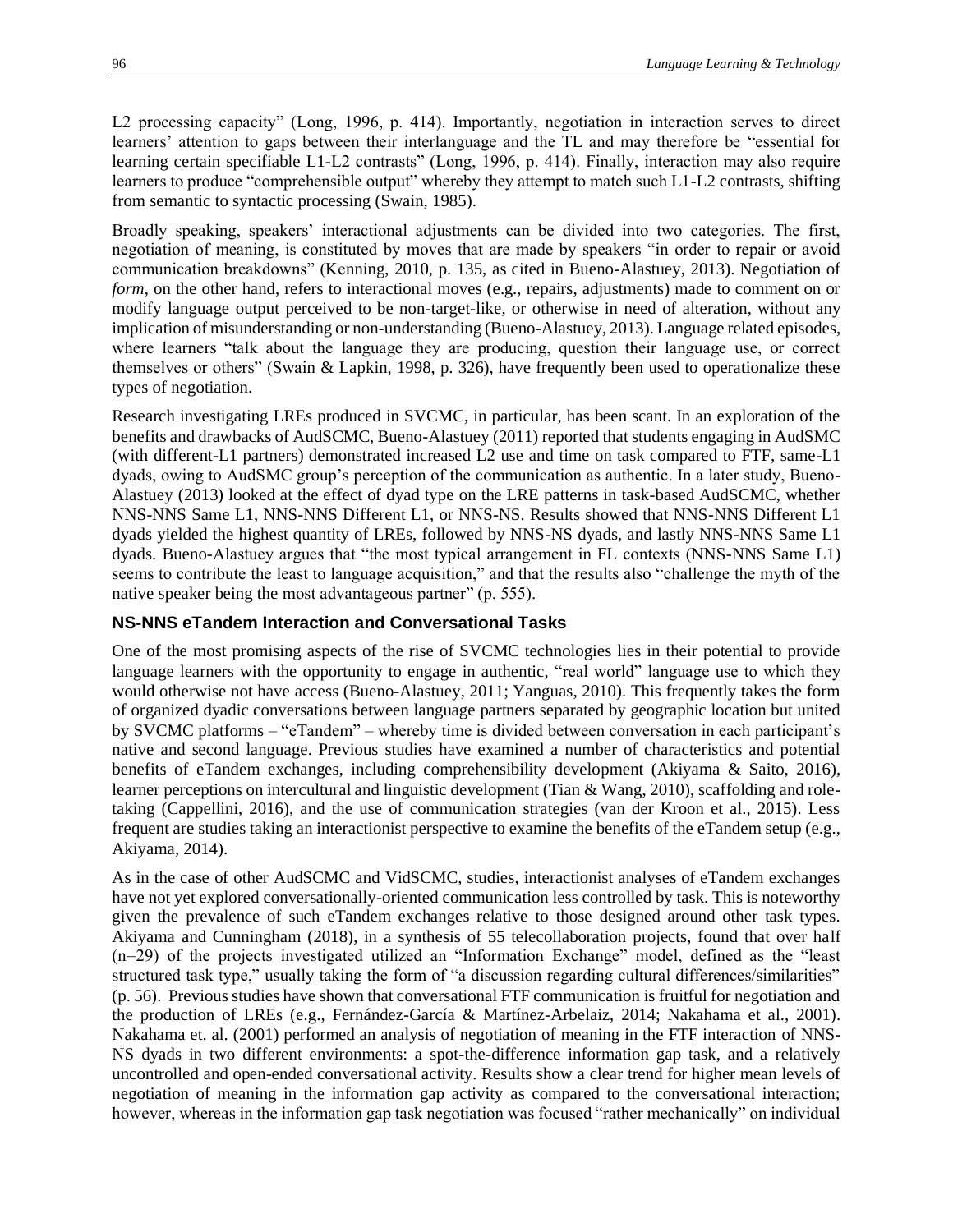lexical items, in conversational interaction the focus was "on aspects of overall discourse or textual coherence, the creation of shared schema and frame, the maintaining of face and the building of rapport" (p. 388). In tandem or eTandem exchanges, these beneficial characteristics may furthermore be aided by the fluid roles played by participants as both language learner and language expert (Cappellini, 2016; Fernández-García and Martínez-Arbelaiz, 2014).

Little empirical evidence is available regarding the type of interaction produced in SVCMC environments, especially (and most notably) in conversationally-oriented NS-NNS eTandem interaction. The present study builds on previous work in interaction and SVCMC to answer the following research questions on the interaction found in NS-NNS dyads engaged in VidSCMC as part of a university language tandem program:

- 1. To what extent does conversationally-oriented NS-NNS interaction in VidSCMC eTandem conversations produce reactive and preemptive LREs?
- 2. What are the linguistic foci of the LREs produced in these interactions?
- 3. When LREs are triggered by non-target-like NNS utterances, in what proportion do these LREs produce negotiation and negative feedback?
- 4. When LREs contain negative feedback, what kinds of negative feedback are produced?

## **Methods**

## **Participants**

The participants in this study were 18 undergraduate language learners enrolled in a language tandem program as part of their regular semester coursework. Half of the participants (n=9) were L1 Spanish-L2 English speakers studying at a large public university in Mexico, while the other half  $(n=9)$  were L1 English-L2 Spanish speakers at a large public university in the United States. Students from both universities were required to take part in the eTandem program, and received academic credit for the completion of the conversations; however, participation in the research study itself was voluntary. Participants' speaking proficiency fell roughly within the intermediate level. The L1 Spanish-L2 English participants were enrolled in an upper-intermediate English language course at the time of the study, while the L1 English-L2 Spanish speakers were enrolled in either the first or second course of their university's Spanish major coursework (coming after the completion of the Spanish language requirement, equivalent to approximately four semesters of university language study). Students from the university in Mexico reported a variety of motivations for their enrollment in their English language coursework, and reported majoring in a variety of academic disciplines. Both groups, then, were "FL learners" following the classification of telecollaboration participant types given by Akiyama and Cunningham (2018). The mean age of students from the American university was 20, and 22 for students from the Mexican university.

### **Procedure**

Tandem program administration was responsible for assigning a partner to each student. Students were required to complete four exchanges with their partner throughout the course of the semester. The first of these was asynchronous, and consisted of an introductory video (1-3 minutes in length) posted to the video exchange platform Flipgrid. The final three exchanges consisted of synchronous video call conversations. Students were permitted to use the platform of their choosing for these conversations (e.g., Skype, Zoom, FaceTime).

The eTandem program is presented to students as an opportunity to practice their target language (TL) with NS peers, and to foster personal and intercultural connection. Following the classification of telecollaboration task types outlined by Akiyama and Cunningham (2018), this can most closely be defined as an "information exchange task," considered "the least structured task type…usually [taking] the form of a discussion regarding cultural differences/similarities" (p. 56). For each conversation, students are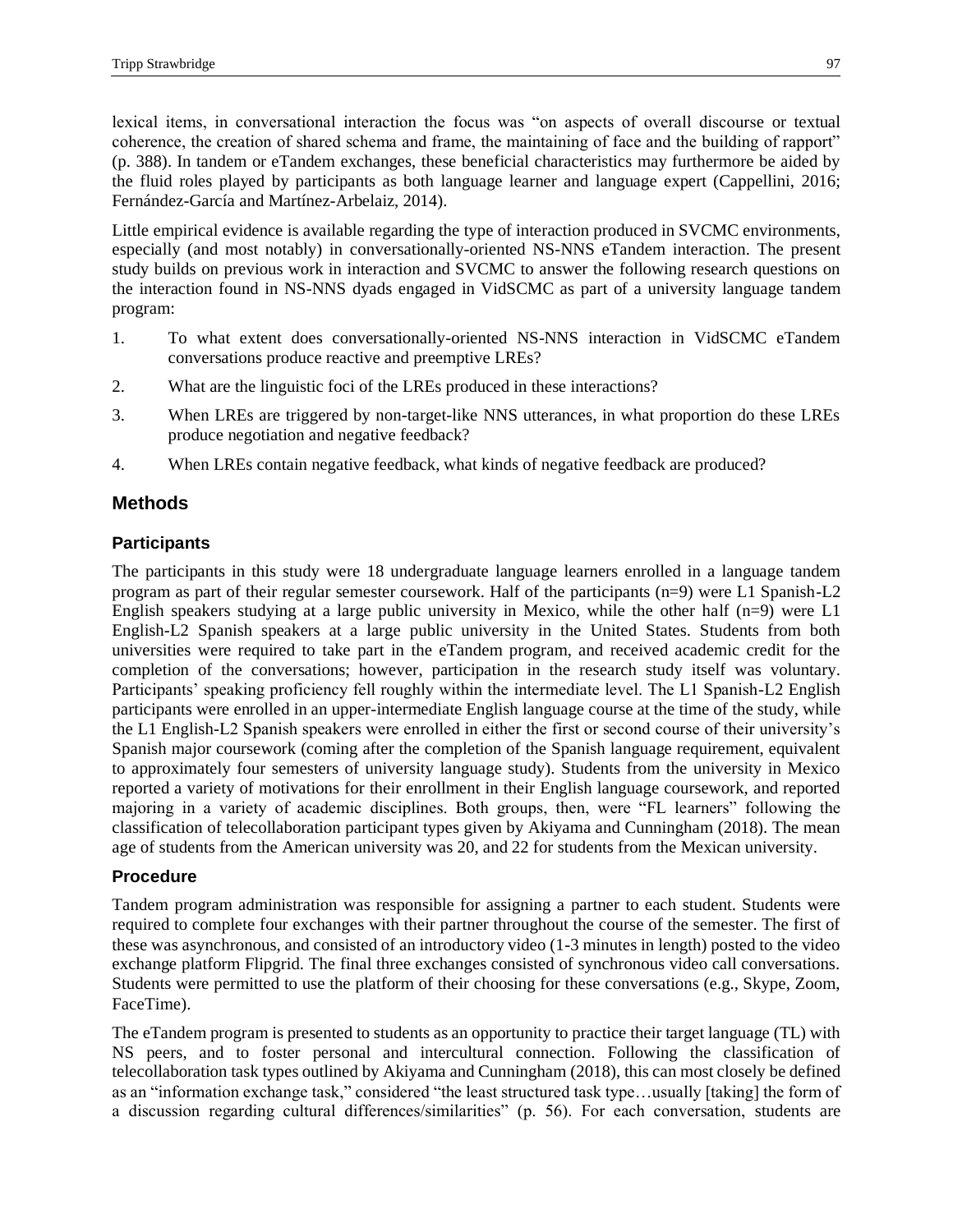instructed to speak for approximately thirty minutes in each language, though beyond this guideline the nature of the conversation is left to the students themselves. For each exchange, a general topic is given, along with a few suggested questions meant to stimulate conversation; however, students are not required to follow these questions, and no other task is given. Students are reminded that it is not a problem for their conversations to deviate from the given topic. Beyond this description and presentation of the exchanges, no other specialized instruction or preparation is given to students entering the exchanges. In this way, the exchanges, while being required as part of students' coursework, function as a course supplement and are not explicitly integrated into the rest of students' course content. Furthermore, as they are scheduled by students themselves and do not take place during regularly scheduled class time, they may be considered "institutionally nonintegrated" (Aranha & Cavalari, 2014; Ramos & Pobbe de Carvahlo, 2018). After the completion of each exchange, students are required to post a one-minute video to an internal online platform in which they reflect on the conversation, giving information regarding topics discussed, and the perceived challenges and successes experienced in their language use. These experiences were discussed informally in class as a means of checking progress and satisfaction with the exchanges, but otherwise remained external to course content itself.

<span id="page-4-1"></span><span id="page-4-0"></span>For the present analysis, each participating tandem pair submitted one recording, from either the first or second VidSCMC exchange of the semester, made during the fifth and eighth week of the semester, respectivel[y](#page-13-0)<sup>1</sup>. The suggested topics for these conversations were "life in the city" (first exchange) and "globalization" (second exchange)<sup>2</sup>[.](#page-13-1) Within the required week, students completed the SVCMC exchanges outside of class, at the date and time of their choosing. While participants were instructed to speak with their partner for 30 minutes in each language, the length of recordings ranged from a minimum of 15 minutes to a maximum of 36 minutes, with an average length of 25 and 26 minutes for English and Spanish conversations, respectively. As the shortest recording was 15 minutes long, the present analysis was performed only on the first 15 minutes of each recording. Despite the video component of the conversations themselves, only au[d](#page-13-2)io recordings of these exchanges were collected<sup>3</sup>.

#### <span id="page-4-2"></span>**Analysis**

Language related episodes were defined as "any part of a dialogue where the students talk about the language they are producing, question their language use, or correct themselves or others" (Swain & Lapkin, 1998, p. 326). This characterization provides a useful umbrella under which to consider a broad range of NS and NNS interaction about language. To provide a more detailed specification of interactive moves involved in these LREs, the framework established in Varonis and Gass (1985) and utilized in numerous studies on CMC (e.g., Bueno-Alastuey, 2013; Fernández-García & Martínez-Arbelaiz, 2002; Shekary & Tahririan, 2006; Yanguas, 2010) was used. NS or NNS utterances that are the source of misunderstanding are labeled "triggers", while the "signal" is the utterance that draws attention to the misunderstanding. A "response," or series of responses, is then given until the LRE is resolved or otherwise concluded. As in previous studies (e.g., Bueno-Alastuey, 2013; Nakahama et al., 2001), each LRE trigger is coded as lexical, morphosyntactic, phonetic, or global. This last coding, global, is assigned when linguistic focus cannot be identified, or appears to refer to overall meaning/expression. In Example 1 (see Appendix for transcription key) for instance, the source of misunderstanding, on the part of the NS interlocutor, cannot be specified as being due to a particular lexical, morphological, or phonetic item.

Example 1. Global NNS trigger (negotiation)

Student A (NNS): and they uh… I don't know like they…a freeway like another freeway that is in a second level

Student B (NS): I'm not sure

A: for the cars

B: so you have this street on the ground and like a bridge on top of it  $\uparrow$ 

A: yes something like that but it's not a bridge it's…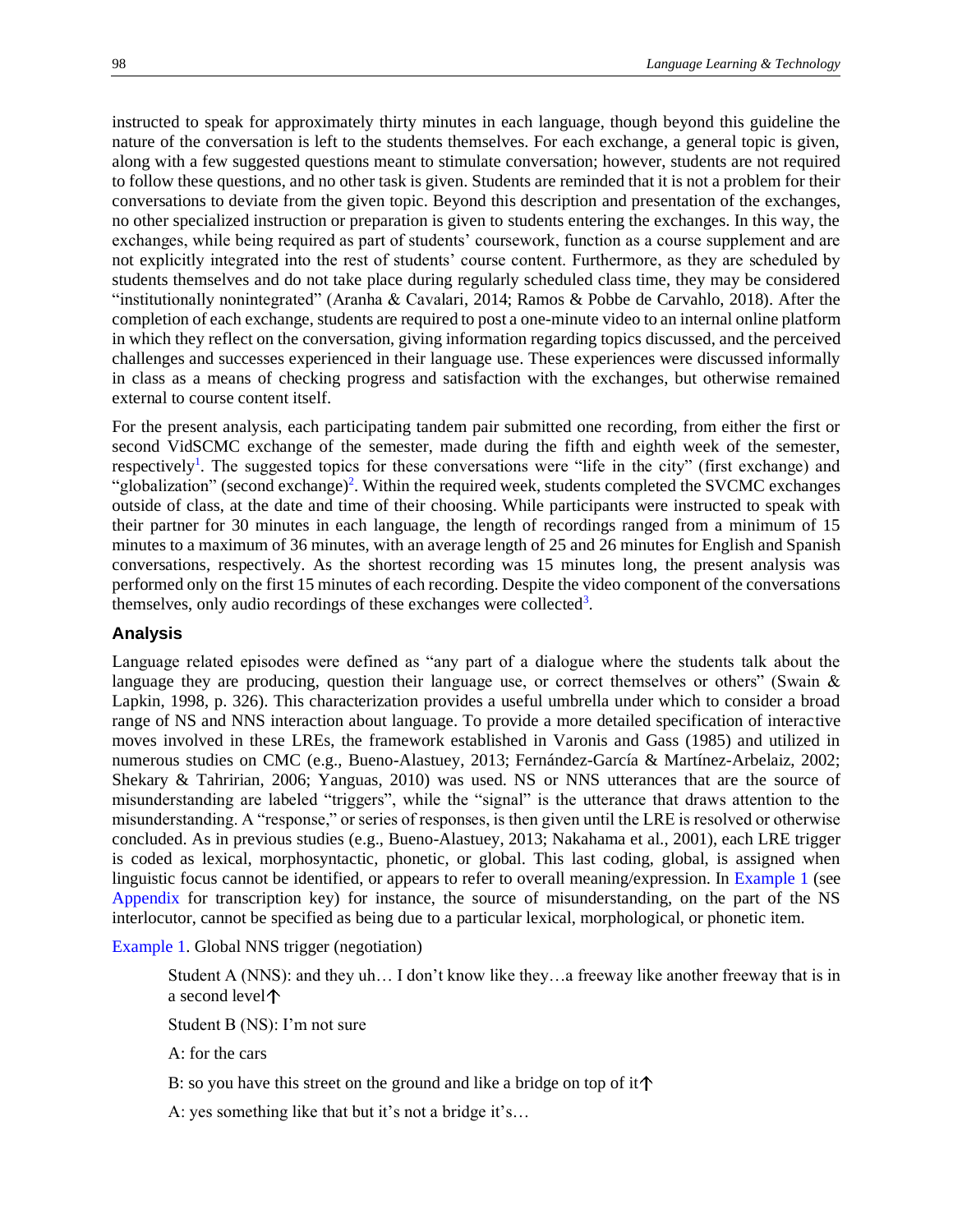B: but like it's its own road but it just goes over another one but like up a level  $\uparrow$ 

A: yes (hhh)

B: okay gotcha

LREs were further coded as reactive (RLRE) or preemptive (PLRE). Reactive LREs occur either as a response to a NNS non-target-like utterance ("NNS trigger") or as a response to an utterance produced by the NS ("NS trigger"). Preemptive LREs, on the other hand, are not triggered by any particular utterance. Instead, they are initiated either as a NNS query regarding the TL, or as a NS utterance about the TL given without any NNS solicitation and not in direct response to any preceding NNS utterance (Ellis et al., 2001). PLREs may be initiated by either the NS or NNS. Both PLREs and RLREs were considered for both NSs and NNSs in order to account for the more collaborative nature of conversationally-oriented interaction (Nakahama et al., 2001), and in recognition of the negotiation patterns found previously in NS-NNS tandem exchanges (Fernández-García & Martínez-Arbelaiz, 2014).

#### *NNS Trigger*

When a NNS trigger initiated an LRE, the following NS signal (response to the trigger utterance) was coded as either negotiation or negative feedback. Negotiation refers to instances where interlocutors "indicate their non-understanding or misunderstanding by using indicators such as questions" or by "repeating a previous utterance with rising intonation" (Bueno-Alastuey, 2013, p. 548). Negotiation of meaning is distinguished from negotiation of *form* (Lyster, 1998), and refers only to those exchanges containing "clear evidence of communicative breakdown" that are "followed by an attempt to jointly reconstruct meaning" (Williams, 2001, p. 319) (see Example 2).

Example 2. *Negotiation of meaning (lexical)*

Student A (NNS): es bueno saber...también hay cognados $\uparrow$  español inglés que muchas personas tratan a usar (*there are also a lot of cognates Spanish English that many people try to use)* 

Student B (NS): como cosas incorrectas en inglés $\uparrow$  (like things that are incorrect in English $\uparrow$ )

A: sí por ejemplo cuando una persona *like* la palabara "embarazado" se dice que una persona va a tener un niño…en inglés hay una palabra muy similar a "embarazado" que significa *embarrassed* pero… (*yeah for example when someone, like, the word* "embarazado" *is used when someone is going to have a child…in English there's a word that's similar to "*embarazado*" which means "embarrassed" but…*

B: sí (*yes*)

A: pero es una palabara que dice…un ejemplo…cuando una persona hace algo que…va a tener uh…es cuando una persona hace algo muy estúpido↑ (*but it's a word that says [sic]*…an *example…when someone does something that…is going to have uh…it's when someone does something really stupid*<sup>1</sup>)

B: sí (*yes*)

A: las otras personas ven esta persona en una luz mala…*so it's like* se siente no "embarazado" pero en inglés es *embarrassed* (*other people see this person in a bad light…so it's like they don't feel "pregnant" but in English it's "embarrassed"*)

B: ah ya (hhh) aquí pasa mucho…pasa mucho cuando estamos hablando en inglés en nuestra clase y dicen *put attention* (*ah ok [hhh] that happens a lot here when we're speaking in English in our class and they say "put attention"*)

Negative feedback is given when the interlocutor does not demonstrate any misunderstanding of the preceding utterance, but instead offers negative evidence in response to a non-target-like utterance (Oliver & Mackey, 2003). Negative feedback was coded as either recast or explicit correction. In contrast to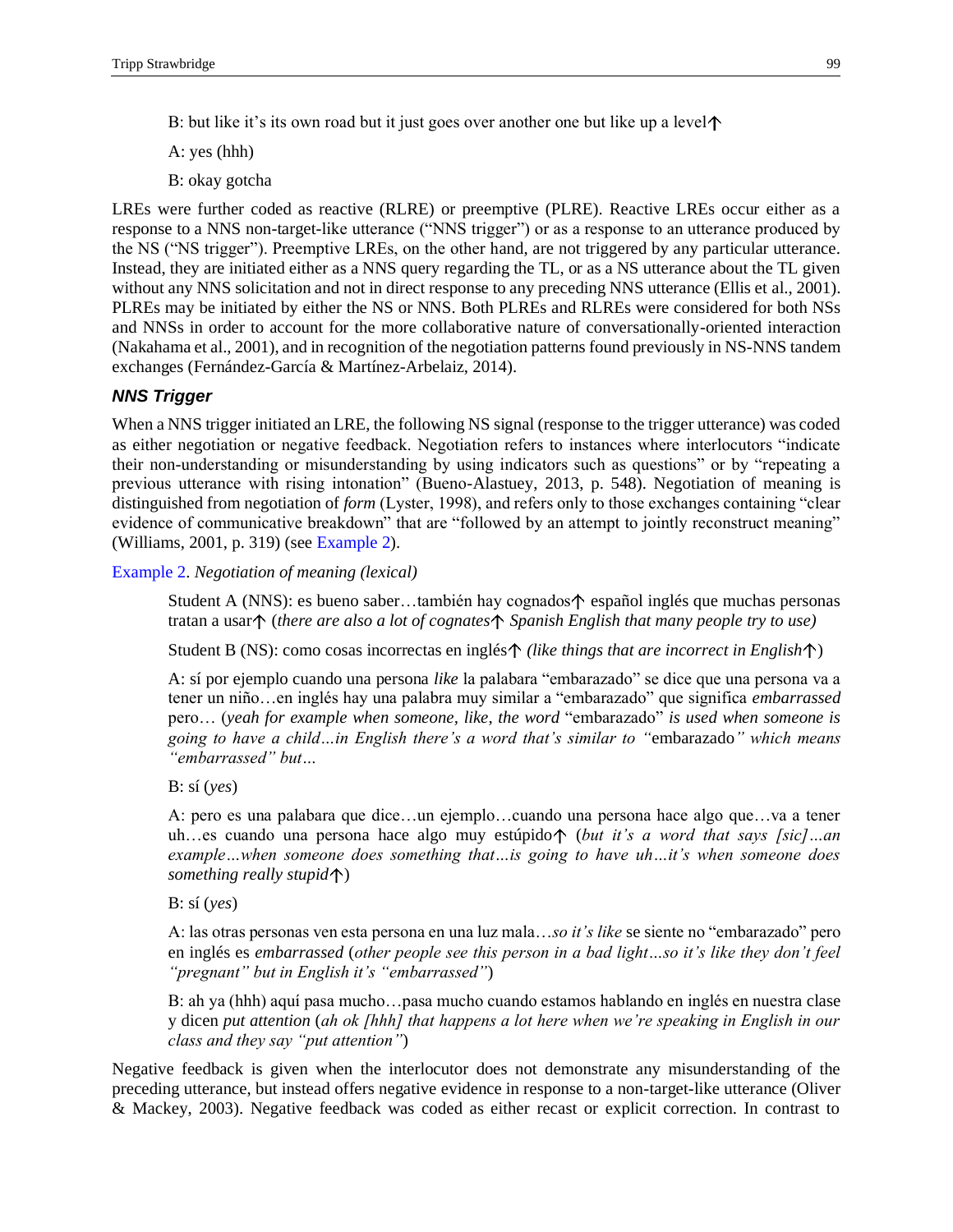previous studies (e.g., Bueno-Alastuey, 2013), it was decided not to include prompts or elicitations in the analysis. Prompts, of which elicitation is one type, are characteristic of negative feedback found in the language classroom (provided by a teacher) (Lyster, 2004), and in NS-NNS peer interaction are largely indistinguishable from instances of negotiation of meaning.

A recast was defined as a "well-formed reformulation of a learner's nontarget utterance with the original meaning intact" (Lyster, 2004) (see Example 3).

[Example 3.](#page-6-0) *Recast (phonetic)*

<span id="page-6-0"></span>Student A (NNS): yes (.) yeah there are like one church for (.) for I don't know square  $\uparrow$  no...the blot个

Student B (NS): a block

A: what $\uparrow$ 

B: like a church every block

A: yeah! exactly (hhh) it's like that

Explicit corrections were coded as those instances in which the NS interlocutor corrected a NNS utterance by explicitly indicating the source of the perceived error, sometimes via a metalinguistic explanation (Bueno-Alastuey, 2013) (see Example 4).

[Example 4.](#page-6-1) *Explicit correction (lexical)*

<span id="page-6-1"></span>Student A (NNS): está bastante temprano…bastante cerca (*it's pretty early…pretty close*)

Student B (NS): pronto (*soon*)

A: pronto sí (*soon yes*)

#### *NS Trigger*

Language related episodes in which NNSs inquired after a preceding NS utterance, either to clarify meaning or form, were coded as NS triggers. As with NNS triggers, these are coded as global, lexical, morphosyntactic, or phonetic (see Example 5).

<span id="page-6-4"></span>[Example 5.](#page-6-2) *NS trigger (global)*

<span id="page-6-2"></span>Student A (NS): is it hard to like (.) do you smell any of the smoke or anything  $\uparrow$ 

Student B (NNS): uh...what $\uparrow$  no like breathe $\uparrow$ 

A: like what

B: I'm sorry can you repeat that

A: sure (.) can you smell the pollution  $\uparrow$  does it make it so that you can't see or anything  $\uparrow$ 

B: no it's not that bad

#### *PLREs*

When NNSs made inquiries regarding TL use that were unprompted (not in response to any preceding NS utterance), these LREs were labeled as NNS PLREs. These were, perforce, focused on TL form, not meaning, and were therefore coded only as lexical, morphosyntactic, or phonetic in focus (not global) (see Example 6).

[Example 6.](#page-6-3) *NNS query (lexical)*

<span id="page-6-3"></span>Student A (NNS): ya no me gustan…*wait* cómo se dice *fraternity and sorority (I don't like them…wait how do you say "fraternity" and "sorority")*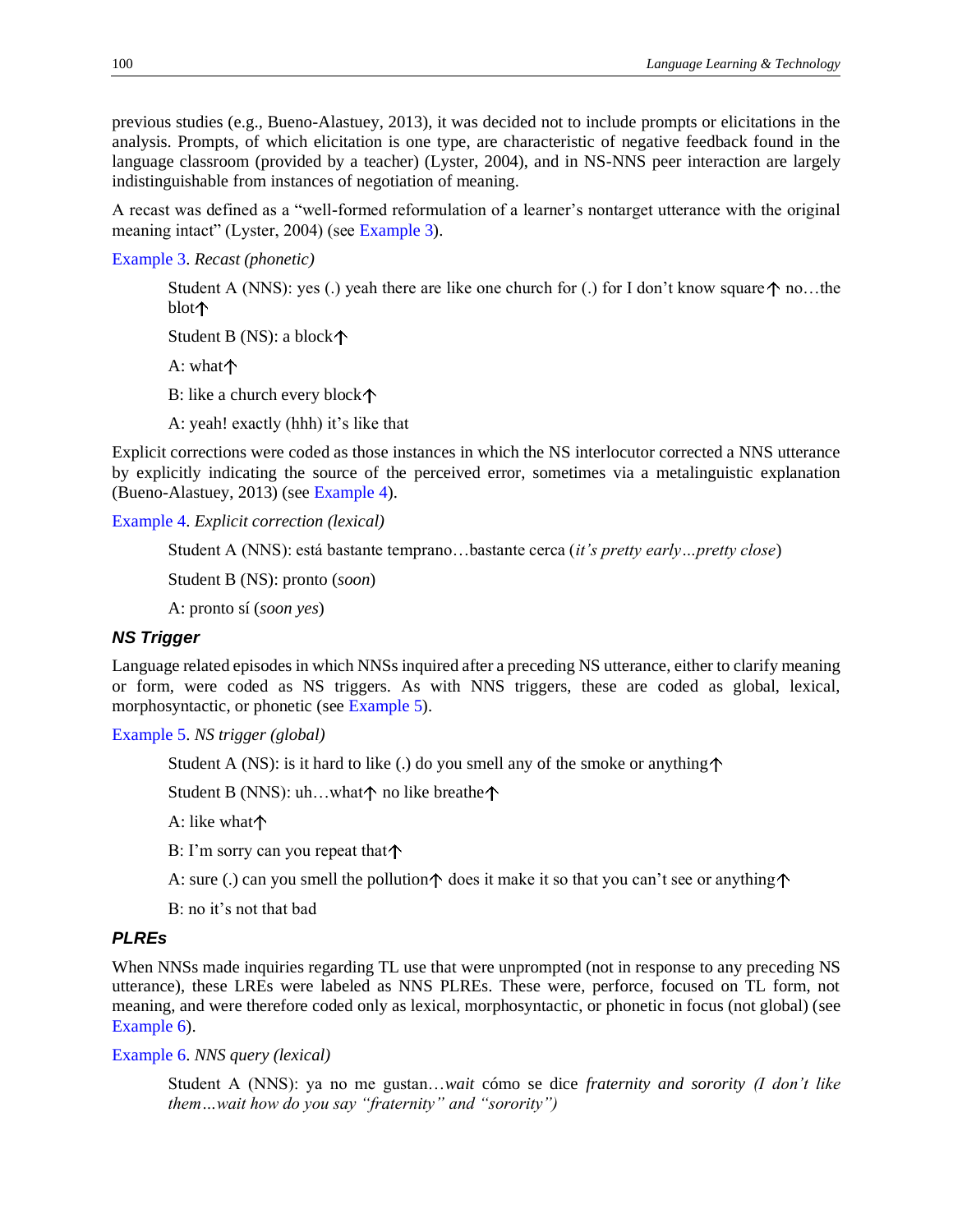Student B (NS): fraternidades (*fraternities* )

A: fraternidades  $\uparrow$  ya okay (.) *so* no me gustan mucho (*fraternities*  $\uparrow$  *okay so I don't really like them*)

PLREs were also initiated by NSs ("NS PLRE") via comments regarding TL use that were not in reference to any preceding NNS utterance. These comments preemptively provided metalinguistic information on the TL with the purpose of aiding the NNS interlocutors in their comprehension of the upcoming NS utterance (see [Example 7\)](#page-7-0).

<span id="page-7-1"></span><span id="page-7-0"></span>[Example 7.](#page-7-1) *NS preemptive comment (lexical)*

Student A (NS): it's a lot more...chill $\uparrow$  do you know the word "chill"  $\uparrow$ Student B (NNS): uh…show A: chill $\uparrow$  uh...it's slang B: no...I...how do you spell that  $\uparrow$ A: c-h-i-l-l B: no I don't know (.) what is the meaning A: uh ok (.) it's...something more relaxed $\uparrow$ B: ah ok A: so after school the activities you would do are more relaxed (.) less stressful B: ah ok ok yeah

Data from all student interactions were analyzed together, regardless of the language being used for a given part of the tandem exchange. A two-sample t-test confirmed that there was no significant difference between L1 Spanish and L1 English students for the total average number of LREs per interaction (t = 0.77; p = 0.45). After initial coding of LREs by the author, a second round of independent coding was performed by an additional researcher, after which 90% agreement was reached. Coding discrepancies were discussed until 100% agreement was reached.

## **Results**

## **LREs by Initiation Type**

A total of 144 LREs were produced across the 18 (9 in each language) 15-minute interactions, an average of 8.0 LREs per interaction (approximately one LRE every 1 minute and 53 seconds). Per pair, the total number of LREs ranged from a minimum of 4 to a maximum of 15, with a standard deviation of 3.1.

The LREs produced in these Spanish-English/English-Spanish language pairs were initiated in a number of ways, by both the NNSs and NSs, reactively and preemptively. The highest proportion of LREs is accounted for by those prompted by NNS triggers, at 40%. There is also a relatively high frequency of LREs prompted by NS triggers (27%), as well as those solicited preemptively by NNSs (24%). Native speaker PLREs represent the smallest proportion of all LREs (8%). In total, then, reactive LREs (NNS trigger and NS trigger) made up 67% of all LREs, compared to 33% for preemptive LREs (NNS query and NS preemptive). These data are given below, in Table 1, by dyad and language.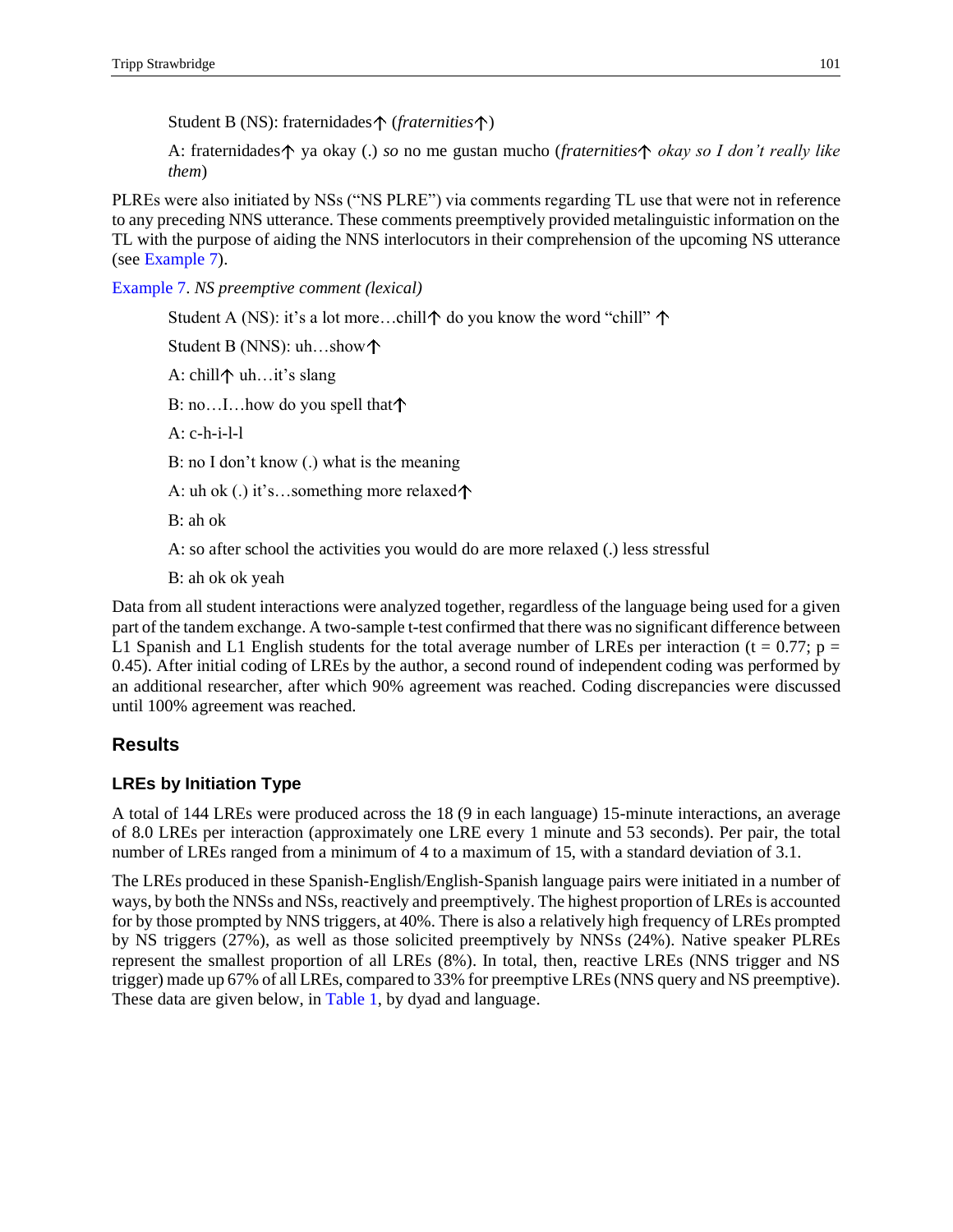#### **Table 1**

|                   | <b>RLREs</b>   |                  | <b>PLREs</b>     |                  |                |  |
|-------------------|----------------|------------------|------------------|------------------|----------------|--|
| Dyad/language     | NNS trigger    | NS trigger       | <b>NNS</b>       | <b>NS</b>        | Total          |  |
| <b>EF-ENG</b>     | $\overline{4}$ | $\overline{0}$   | $\overline{3}$   | $\overline{0}$   | $\overline{7}$ |  |
| EF-SPAN           | 6              | $\boldsymbol{0}$ | 3                | $\boldsymbol{0}$ | 9              |  |
| SS-ENG            | 7              | $\overline{0}$   | 3                | $\boldsymbol{0}$ | 10             |  |
| <b>SS-SPAN</b>    | $\overline{7}$ | 8                | $\boldsymbol{0}$ | $\boldsymbol{0}$ | 15             |  |
| <b>LH-ENG</b>     | $\overline{0}$ | 1                | 3                | $\boldsymbol{0}$ | $\overline{4}$ |  |
| <b>LH-SPAN</b>    | 5              | $\overline{2}$   | $\boldsymbol{0}$ | $\boldsymbol{0}$ | $\overline{7}$ |  |
| <b>RL-ENG</b>     | 3              | $\overline{4}$   | 1                | 3                | 11             |  |
| <b>RL-SPAN</b>    | $\overline{2}$ | 5                | $\mathbf 1$      | 3                | 11             |  |
| AJ-ENG            | 3              | 6                | $\overline{0}$   | $\overline{2}$   | 11             |  |
| AJ-SPAN           | $\overline{4}$ | 3                | $\overline{4}$   | $\mathbf{1}$     | 12             |  |
| SM-ENG            | $\overline{2}$ | $\overline{2}$   | 1                | $\boldsymbol{0}$ | 5              |  |
| <b>SM-SPAN</b>    | 1              | $\overline{2}$   | $\overline{2}$   | $\boldsymbol{0}$ | 5              |  |
| <b>KK-ENG</b>     | 1              | 1                | 5                | 1                | 8              |  |
| <b>KK-SPAN</b>    | 3              | $\boldsymbol{0}$ | 1                | $\mathbf{1}$     | 5              |  |
| <b>KM-ENG</b>     | $\theta$       | $\overline{2}$   | $\overline{2}$   | $\boldsymbol{0}$ | $\overline{4}$ |  |
| <b>KM-SPAN</b>    | $\overline{2}$ | 3                | $\boldsymbol{0}$ | $\mathbf{1}$     | 6              |  |
| <b>JB-ENG</b>     | $\overline{2}$ | $\boldsymbol{0}$ | $\overline{4}$   | $\boldsymbol{0}$ | 6              |  |
| <b>JB-SPAN</b>    | 6              | $\overline{0}$   | $\overline{2}$   | $\boldsymbol{0}$ | 8              |  |
| <b>Total ENG</b>  | 22             | 16               | 22               | 6                | 66             |  |
| <b>Total SPAN</b> | 36             | 23               | 13               | 6                | 78             |  |
| Comb. Total       | 58 (40%)       | 39 (27%)         | 35 (24%)         | 12 (8%)          | 144            |  |
| Average           | 3.2            | 2.2              | 1.9              | 0.7              | 8.0            |  |
| St. Dev.          | 2.2            | 2.3              | 1.6              | 1.0              | 3.1            |  |

*Number and Proportion of all LREs*

*Note.* ENG=English; SPAN=Spanish.

## **RLREs: Trigger type and linguistic focus**

There were also contrasts with regard to the foci of utterances that served as triggers for LREs (see Table [2\)](#page-9-0). In the case of NNS-triggered LREs, a fairly even distribution is given among those arising from global (33%; n=19), lexical (33%; n=19), phonetic (21%; n=12), and morphosyntactic (14%; n=8) triggers. LREs resulting from NS triggers, on the other hand, are solely global (77%; n=30) and lexical (23%; n=9) in nature. In fact, although the total number of LREs arising from NS triggers ( $n = 39$ ) is notably smaller than that of LREs arising from NNS triggers ( $n = 58$ ), the former produce 11 more globally-oriented LREs than the latter.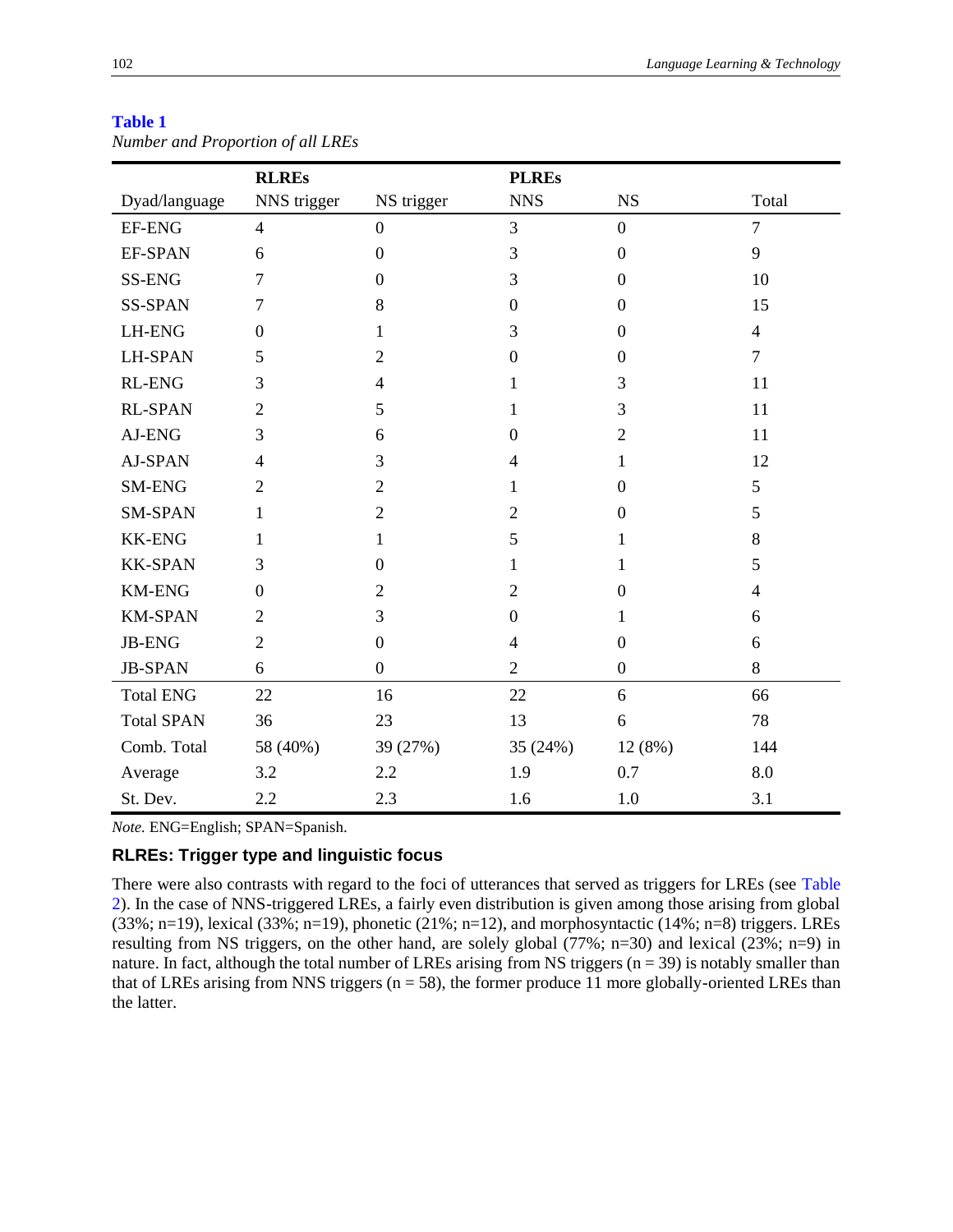|             | <b>Global</b> | <b>Lexical</b> | Morph. Syn. | <b>Phonetic</b> | <b>Total</b> |
|-------------|---------------|----------------|-------------|-----------------|--------------|
| NNS trigger | 19 (33%)      | 19 (33%)       | $8(14\%)$   | 12(21%)         | 58           |
| NS trigger  | 30(77%)       | 9(23%)         | $0(0\%)$    | $0(0\%)$        | 39           |
| Total       | 49            | 28             |             | 24              | 97           |

#### <span id="page-9-0"></span>**Table 2** *RLREs by Focus*

*Note.* "Moph. Syn." = "morphosyntactic"

## **NNS trigger RLREs: Negative feedback and negotiation**

<span id="page-9-2"></span><span id="page-9-1"></span>In response to NNS triggers, NS signals more often took the form of negative feedback (59%;  $n=23$ ) than negotiation  $(41\%; n=16)^4$  $(41\%; n=16)^4$  $(41\%; n=16)^4$  (see Table 3). However, the proportional relationship between negative feedback and negotiation varied, depending on the focus of the NNS trigger. For example, signals responding to nontarget-like morphosyntactic and phonetic triggers show a clear preference for negative feedback over negotiation (at 88% and 67% of all cases, respectively). Meanwhile, when the non-target-like NNS trigger was a lexical item, the division was more even, with a higher proportion of negotiation (58%; n=11) than negative feedback (42%; n=8). Table 4 displays the proportion of negative feedback types that were employed by NS partners in response to these NNS triggers.

## **[Table 3](#page-9-1)**

*Negotiation vs. Negative Feedback in NNS-Trigger LREs*

| Lexical  |       | Morph. Syn. |        | <b>Phonetic</b> |        | <b>Total</b> |       |
|----------|-------|-------------|--------|-----------------|--------|--------------|-------|
| Ne       | NF    | Ne          | NF     | Ne              | NF     | Ne           | NF    |
|          |       |             |        |                 |        |              | 23    |
| 11 (58%) | (42%) | $(13\%)$    | 7(88%) | 4 (33%)         | 8(67%) | $16(41\%)$   | (59%) |

*Note.* "Moph. Syn." = "morphosyntactic"; Ne=negotiation; NF=negative feedback.

## **Table 4**

*Negative Feedback Types (NNS-Trigger LREs)*

| <b>Recast</b> | <b>Explicit Correction</b> | <b>NF</b> Total |
|---------------|----------------------------|-----------------|
| $14(61\%)$    | (39%)                      |                 |

*Note.* NF=negative feedback.

## **PLREs**

In the case of both NS and NNS PLREs, the range of LRE type is limited (see Table 5), focusing overwhelmingly on lexical items.

## **Table 5**

*Preemptive LREs by Focus*

|             | <b>Lexical</b> | Morph. Syn. | <b>Phonetic</b> | Total |  |
|-------------|----------------|-------------|-----------------|-------|--|
| NNS         | 26 (87%)       | (3%)        | $3(10\%)$       | 30    |  |
| $_{\rm NS}$ | 12 (100%)      | $0(0\%)$    | $0(0\%)$        | 12    |  |

*Note.* "Morph. Syn."=morphosyntactic

As discussed by Ellis et al. (2001) and pointed out by an anonymous reviewer, NS PLREs do not necessarily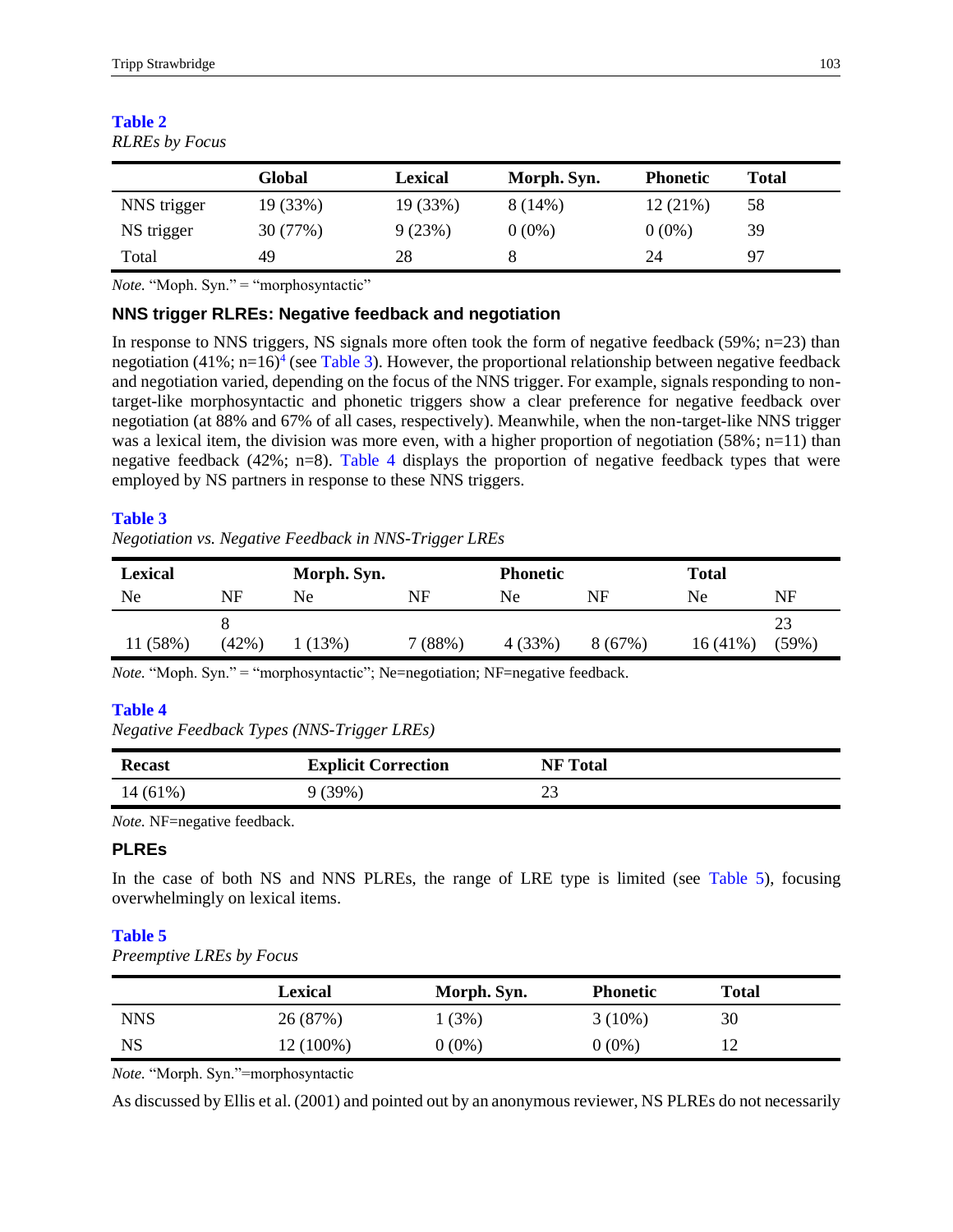address a gap in the NNS's TL knowledge (the NNS may already be familiar with the term or area of TL brought up by their NS interlocutor). Of the 12 NS PLREs found in the present data, half (n=6) could be said to clearly address a gap in NNS knowledge, while in the remaining 6 cases it was not clear whether or not the lexical item was already known to the NNS. Example 8 displays one such instance, where it cannot be determined by the surrounding context of the conversation whether or not the NNS was already familiar with the lexical item in question. For an instance of a NS PLRE addressing a clear need on the part of the NNS, see Example 7.

#### [Example 8.](#page-10-0) *NS PLRE (lexical)*

<span id="page-10-0"></span>Student B (NS): tenemos como un sistema que se utiliza para los automóviles (.) entonces ese sistema te dice que dependiendo de las placas $\uparrow$  las placas son las cosas que te ponen en frente del carro y atrás del carro (*we have a system that's used for cars (.) so the system tells you that depending on your license plates*  $\uparrow$  *license plates are the things on the front and the back of the car* $\uparrow$ )

Student A (NNS): okay

B: que dicen números y palabras y letras $\uparrow$  y dependiendo del tipo de placa que tienes puedes salir en la semana (.) por ejemplo tu coche puede circular $\uparrow$  o andar en la ciudad solo los lunes martes miércoles y jueves (*they have numbers and words and letters and depending on the type of license plate you have you can drive on certain days (.) for example you can only drive on Mondays Tuesdays Wednesdays and Thursdays*)

A: oh de verdad个 *(oh really*个)

B: sí y los demás días no puedes (*yeah and the rest of the days you can't*)

#### **Discussion**

The results from the present analysis highlight the myriad ways that language learners, together with their NS interlocutors, engage in LREs during a conversationally-oriented Information Exchange VidSCMC eTandem interaction. One of the most striking patterns in the results of this study is the generally even distribution of these LRE types. Both RLREs and PLREs played a prominent role in the way these speakers talk about language and language use, accounting for 67% and 32% of all LREs, respectively. Previous studies in SVCMC have focused on a much more limited range of LRE types, often exclusively accounting for those resulting from non-target-like NNS triggers (e.g., Bueno-Alastuey, 2013; Yanguas & Bergin, 2018). In the present analysis, NNS triggers accounted for less than half (40%) of all LREs.

The present results appear to substantiate what previous research has found for text-based SCMC (e.g., Blake, 2000; Fernández-García & Martínez-Arbelaiz, 2003; Yilmaz, 2011), namely that SCMC - in this case, VidSCMC - can "promote reflection on input and output as evidenced by metatalk, self-correction, and the provision of negative feedback" (Yilmaz, 2011, p. 126). As reported for text-based SCMC (Fernández-García & Martínez-Arbelaiz, 2003), this is often initiated by NNSs themselves through PLREs, here representing 24% (n=35) of all LREs. The focus of both NNS and NS PLREs was almost exclusively lexical (constituting 87% and 100% of these LREs, respectively). Nevertheless, PLREs often resulted in extended negotiation around TL use, providing NNSs with the opportunity to produce additional output, and also to receive additional comprehensible input in an environment where TL meaning is semantically transparent (Long, 1996). This is the case in Example 9, where a NNS's question regarding a TL lexical item ("*espectro*" - intended to mean "spectrum") necessitates additional NNS output over the course of several turns, until a mutual understanding is reached. This is also an example of the occasionally blurred lines between negotiation routines; after the NS provides a direct translation for the lexical item, the NNS follows up again to make sure his meaning is accurately communicated [it is not] and the two speakers continue to negotiate for meaning.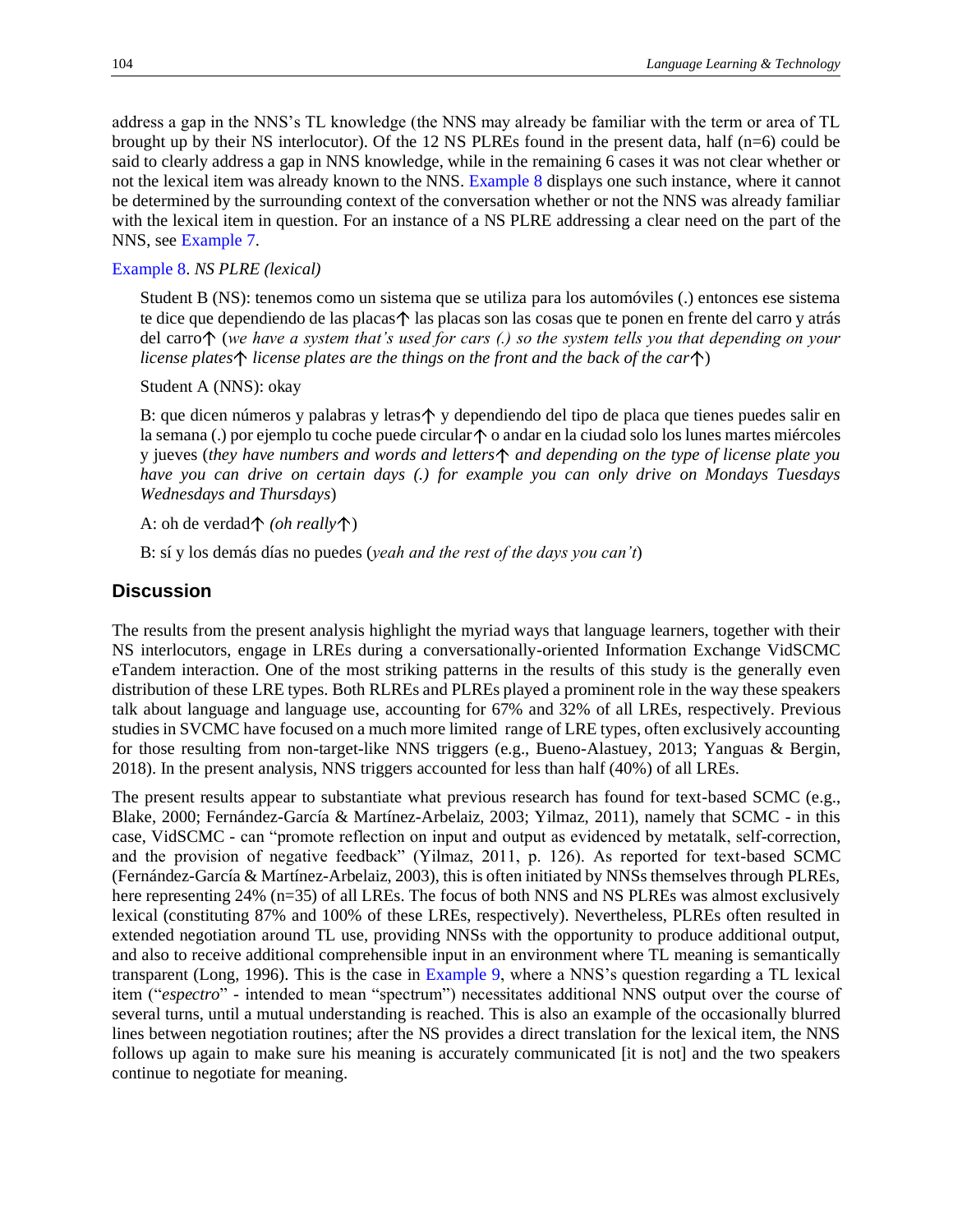### Example 9. *NNS PLRE (lexical)*

Student A (NNS): especialmente en los Estados Unidos que uh...no es una cuestión de ser blanco o oscuro u otra cosa (.) es más como un *spectrum*  $\uparrow$  espectro  $\uparrow$  sabes cómo se dice *spectrum*  $\uparrow$  (*especially in the United States it's not a question of being white or dark or anything else [.] it's more of a*  spectrum $\uparrow$  espectro $\uparrow$  do you know how to say "spectrum"  $\uparrow$ )

Student B (NS): espectro (spectrum)

A: espectro $\uparrow$  yeah did that make sense $\uparrow$  (spectrum $\uparrow$  yeah did that makes sense $\uparrow$ )

B: hmm no entiendo muy bien cómo ligas "espectro" a lo demás (*hmm I'm not sure how you're connecting "spectrum" with everything else*)

A: es que (.) en los Estados Unidos (.) no sé de México hay...muchos casamientos interraciales y por eso el color de piel y las raíces de una persona  $\uparrow$  son más variados  $\uparrow$  (*so [.]in the United States [.] I don't know about Mexico there are...a lot of interracial marriages and because of that skin color and people's race* $\uparrow$  *are more varied* $\uparrow$ )

B: hmm

A: y por eso es como un espectro de etnicidad $\uparrow$  y no funciona decir soy de Noruega (.) es más como soy de México Perú Noruega y Alemania (*and that's why it's like a spectrum of ethnicity*  $\uparrow$  *and it doesn't work to say I'm from Norway [.] it's more like I'm from Mexico Peru Norway and Germany*)

B: (hhh) sí sí sí (*yeah yeah yeah*)

A: y con tiempo creo que eso va a seguir y en unos cientos años todos van a tener raíces tan variados que no van a ser tanta (.) no va a haber tanta discriminación (*and in time I think that's going to continue and in a few hundred years everyone is going to have such diverse roots that it's not going to be so (.) there isn't going to be as much discrimination*)

B: ya ya te entiendo (*okay I understand)*

Over a quarter of all LREs  $(27\%; n=39)$  in the present analysis resulted from NS triggers, the majority (77%; n=30) of which were global in nature (the exact lexical, phonetic, or morphosyntactic item causing misunderstanding could not be identified; see e.g, [Example 5\)](#page-6-4). NNS signaling of misunderstanding of NS utterances provides opportunities for the noticing of L1-L2 contrasts (Fernández-García & Martínez-Arbelaiz, 2007), and here indicates an active NNS role in authentic, meaning-driven conversation. Language related episodes triggered by non-target-like NNS utterances, the focus of much previous work on AudSCMC and VidSCMC interaction (e.g., Bueno-Alastuey, 2013; Yanguas & Bergin, 2018), were also prevalent in the interactions of the present analysis, accounting for the highest proportion of LREs overall  $(40\%; n=58)$ .

Several factors appear to be responsible for the patterns in LREs produced in the NS-NNS conversations reported on by the present study. The first is task, which merits comparison to previous SVCMC interaction work. Yanguas and Bergin (2018) reported no significant effect for task in AudSCMC and VidSCMC conversations, arguing that "the oral nature of the tasks may mitigate the potential differences in learners' performance in terms of LREs" (p. 75); however, this may be due to the similarity between these two tasks (dictogloss and jigsaw), both of which closely guide speakers' conversations via goal-driven communication in which speakers must either recreate, or piece together, a pre-determined story. In both tasks, this resulted in the majority of LREs being lexical in focus, as "overwhelmingly…learners' main concern is vocabulary when performing these tasks" (Yanguas & Bergin, 2018, p. 75). The pattern of LREs in the present study, by contrast, are far more evenly distributed in terms of their linguistic focus, with the highest proportion of NNS trigger LREs at 33% (global and lexical; n=19 for each). The high percentage of globally focused NNS trigger LREs, in particular, has been shown to be characteristic of conversationally-oriented FTF interaction (Nakahama et al., 2001).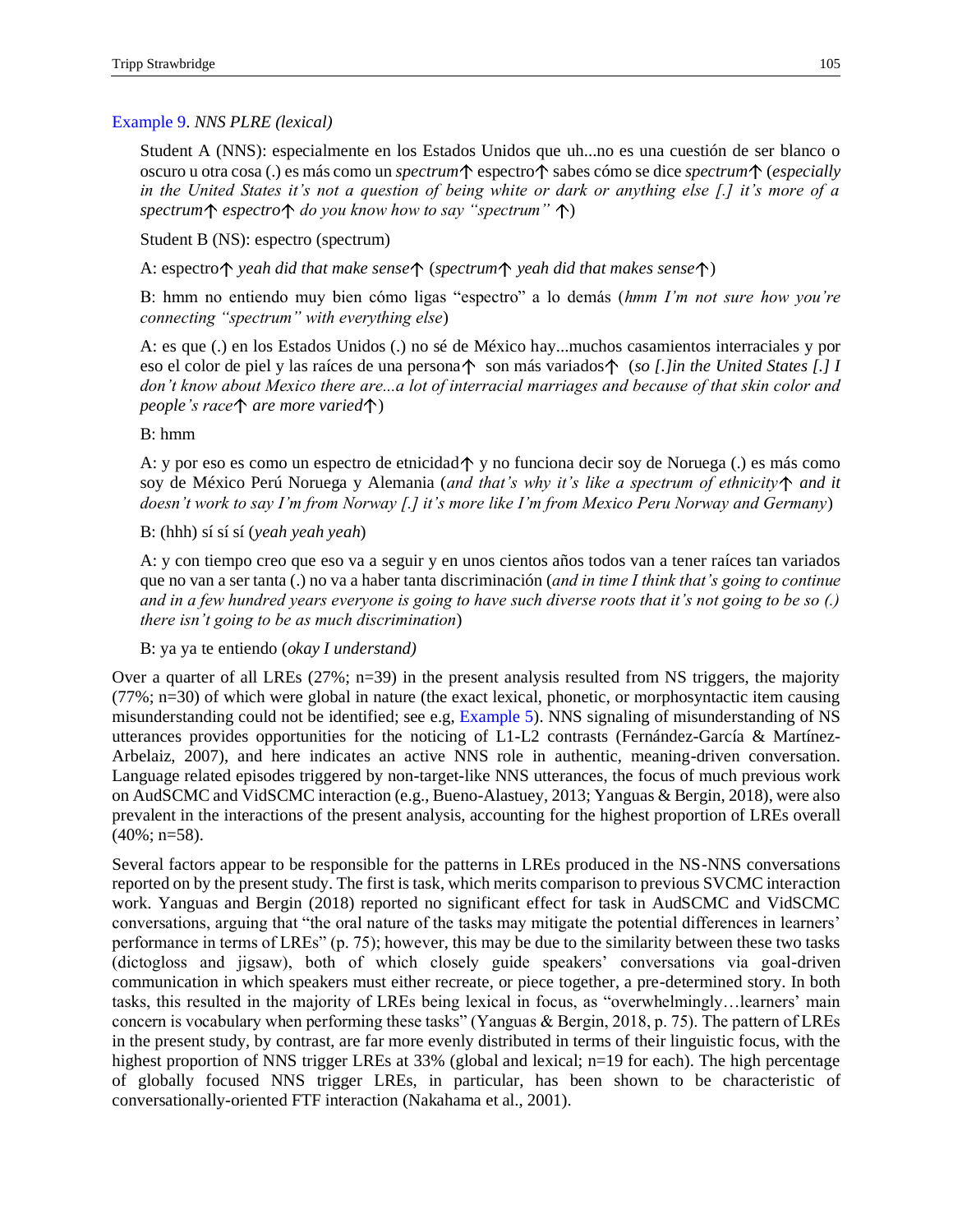The present results suggest that patterns from conversationally-oriented FTF interaction are likewise manifested in one of the most common setups for university eTandem exchanges, namely the kind of lowstructure Information Exchange task (see Akiyama & Cunningham, 2018) employed in the present study. Furthermore, the LRE patterns evident here in the Information Exchange task quite clearly reflect the fundamental principles of tandem exchanges: reciprocity and learner autonomy (Brammerts, 2001). Each learner actively contributes "knowledge and skills that the other person wishes to acquire" (reciprocity) (Cziko, 2004, p. 27) while simultaneously maintaining a degree of control over how and when to engage in different aspects of this learning (learner autonomy)(Brammerts, 2001). This is evident not only in the number and variety of linguistic foci of LREs, but also in the degree to which each learner takes an active role in initiating LREs. Of the four types of LREs considered here, distribution is remarkably equal between those that require NNS initiative to engage in an LRE (NS trigger and NNS PLRE, a combined 51% of all LREs, n=70), on one hand, and those that require some form of NS initiative (NNS trigger and NS preemptive, a combined 48% of all LREs, n=74), on the other. This is perhaps best exemplified by the interest of NSs in aiding their partners in TL comprehension and correction. Not only was there a higher incidence of negative feedback provided by NSs than previously reported for SVCMC; NS partners also went out of their way to preemptively ensure their interlocutors' comprehension (see Example 10).

#### <span id="page-12-0"></span>Example 10. *NS preemptive (lexical)*

Student A (NS): and Minneapolis is one of the Twin Cities  $\uparrow$  do you know what that means  $\uparrow$ 

Student B (NNS): twin

A: twin yeah

B: yeah

A: so there's two cities that are right next to each other  $\uparrow$  that uh (.) sort of make up one giant city

B: oh ok

A: which is fun because you can go to both cities and see all the different stuff in both of them

B: (hhh) oh ok I get it

In [Example 10,](#page-12-0) the NS first checks her NNS's comprehension preemptively, and continues to provide additional clarification and elaboration even after the NNS has indicated a familiarity with the target lexical item itself. It is after this negotiation that the NNS confirms comprehension.

On the whole, the learners in these exchanges demonstrate a clear shared goal of engaging in collaborative language learning. Furthermore, their progress toward this goal is aided by a mutual awareness of a shared status as both language learner and language expert. As noted in previous work on FTF tandem exchanges, this awareness stands in stark contrast to classroom interactions or other communicative environments "where the [NNS] is permanently positioned as a second language learner or user" (Fernández-García & Martínez-Arbelaiz, 2014, p. 102). Instead, Fernández-García and Martínez-Arbelaiz argue "the role of learner is particularly fluid," allowing for a "more equally distributed management of the conversation". The importance of interchangeable role-taking and mutual scaffolding has also been highlighted in previous work on eTandem exchanges in particular (Cappellini, 2016). While the scale of the present study is not large, the results suggest quite clearly that these collaborative – sometimes "crossed" (Cappellini, 2016) – roles are manifested in SVCMC eTandem interactive patterns, owing to both the nature of conversationallyoriented interaction and the characteristics of tandem exchange more broadly.

### **Conclusion**

The current ubiquity of AudSCMC and VidSCMC platforms – and students' familiarity with them – belies their novelty in SLA research. Few studies have investigated interactional patterns in AudSCMC and VidSCMC, due in part to the precipitous rise of these technologies over a short period of time. Less than a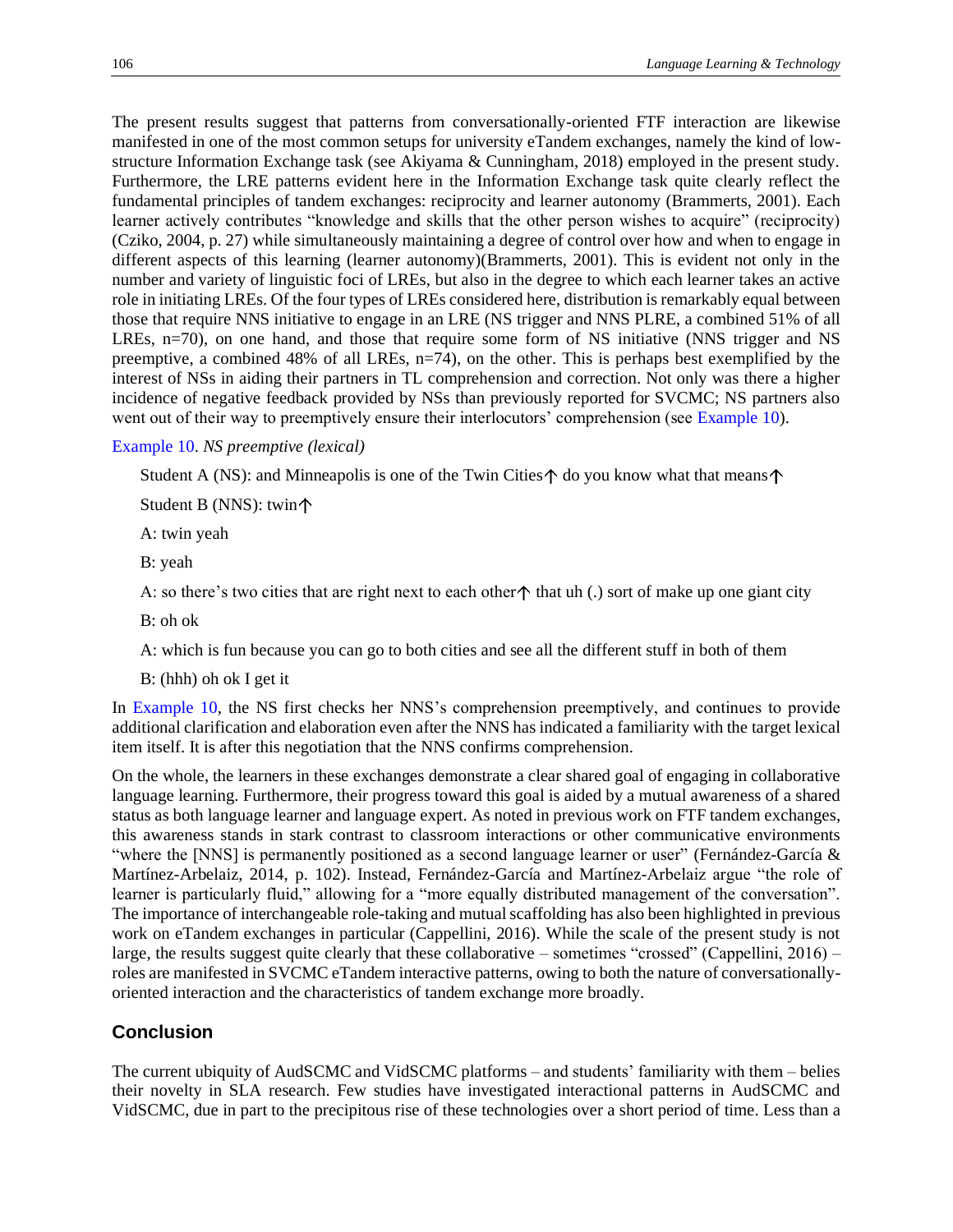decade ago, Bueno-Alastuey (2011) described SVCMC as a "new medium" (p. 426). Not long before that, in an exploratory study, Lee (2007) affirmed that "none of the participants had used desktop videoconferencing prior to the project" (p. 638). In contrast, 94% of the participants in a more recent study by Yanguas and Bergin (2018) reported being "comfortable or very comfortable" using Skype, a common SVCMC platform. All of the participants in the present study reported being familiar with a variety of VidSCMC platforms. While access to SVCMC technologies is not uniform worldwide, it is growing quickly for university students (Silver, 2019).

The results of the present study demonstrate the ability of modern SVCMC technologies to promote conversational interaction that is facilitative to language learning. These results furthermore point to the particular ability of (e)Tandem interaction to allow language learners to engage with NSs on equal footing in a relatively unstructured, conversationally-oriented Information Exchange task. The present study has quantified these conversational characteristics via LRE analysis, showing the even distribution of LRE engagement and initiation on the part of NNSs and NSs. The ability of language learners to participate in such NS-NNS tandem exchanges, previously thought of as unique to contexts such as study abroad (Fernández-García & Martínez-Arbelaiz, 2014), is a promising opportunity that points to a sea change in the relationship between traditional FL learners and their TL use.

## **Limitations**

The present study investigated VidSCMC conversations, but was only able to collect and analyze audio data. Future research on video-based eTandem exchanges would do well to account for participants' use of gestures and other video-specific affordances in interaction. This study was likewise unable to account for other communicative strategies employed by participants related to modern technologies, such as looking up words on their computers or phones in order to aid their language comprehension and production. Such resources will likely continue to become more common in this type of interaction, and their influence on the nature of LRE production should be accounted for. Finally, future studies should investigate the influence of personal factors (e.g., motivation, more precise measures of proficiency) on variation in interactional patterns.

## **Notes**

- <span id="page-13-0"></span>[1.](#page-4-0) It should be noted that conversation recordings were only collected for these two exchanges, and that each pair only recorded a single exchange. No additional recordings/data (i.e., from the third exchange) were excluded from the analysis.
- <span id="page-13-1"></span>[2.](#page-4-1) Topic suggestions for each exchange are decided collaboratively between instructors at the two universities involved, before the start of the semester.
- <span id="page-13-2"></span>[3.](#page-4-2) Participants utilized several audio recording programs in order to capture the audio data without any video capture. This most commonly included audio recording tools provided within the video chat platforms themselves. No participant reported previous experience in eTandem exchanges; however, all participants reported being familiar with these VidSCMC platforms prior to the study.
- <span id="page-13-3"></span>[4.](#page-9-2) This data refers only to those instances where the exact item causing the LRE could be identified, meaning that global NNS triggers are not included here. When global LRE triggers are included, the overall proportion of negotiation and negative feedback changes to 60% and 40%, respectively.

## **References**

Akiyama, Y. (2014). Using Skype to focus on form in Japanese telecollaboration: Lexical categories as a new task variable. In S. Li & P. Swanson (Eds.), *English language learners through technology integration: Theory, applications, and outcomes* (pp. 181–209). Information Science Reference.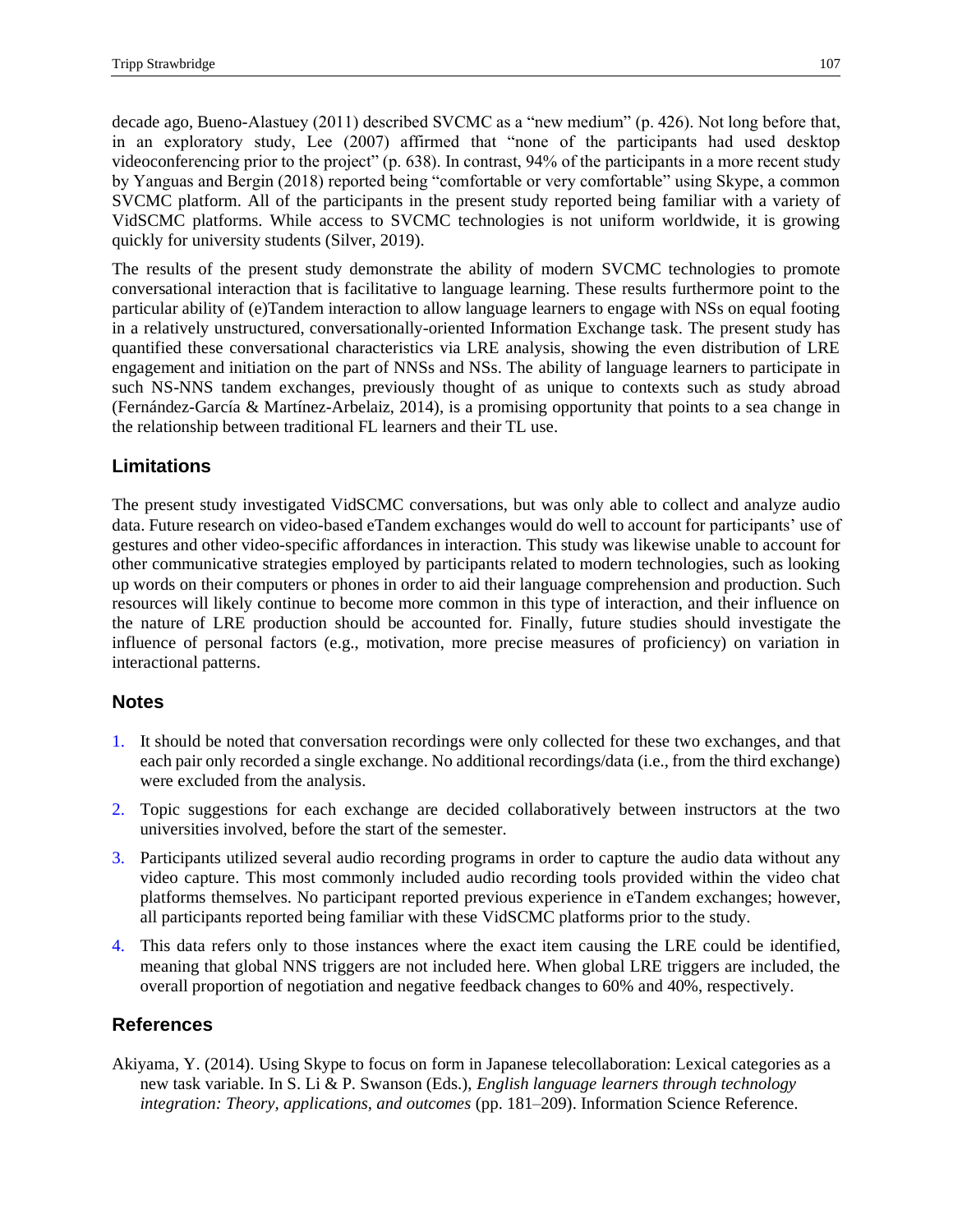- Akiyama, Y. & Cunningham, D. J. (2018). Synthesizing the practice of SCMC-based telecollaboration: A scoping review. *CALICO Journal*, *35*(1), 49–76.
- Akiyama, Y., & Saito, K. (2016). Development of comprehensibility and its linguistic correlates: A longitudinal study of video-mediated telecollaboration. *The Modern Language Journal*, *100*(3), 585– 609.
- Aranha, S. & Cavalari, S. M. S. (2014). A trajetória do projeto Teletandem Brasil: Da modalidade institucional não integrada à institucional integrada. *The ESPecialist*, *35*(2), 183–201.
- Blake, R. (2000). Computer-mediated communication: A window on L2 Spanish interlanguage. *Language Learning and Technology*, *4*(4), 120–136[. http://dx.doi.org/10125/25089](http://dx.doi.org/10125/25089)
- Brammerts, H. (2001). Autonomes sprachenlernen im tandem: Entwicklung eines konz-epts. In H. Brammerts & K. Kleppin (Eds.), *Selbstgeseuertes Sprachenlernen im Tandem: Ein Handbuch* (pp. 9– 16). Stauffenburg Verlag.
- Bueno-Alastuey, M. C. (2011). Perceived benefits and drawbacks of synchronous voice-based computermediated communication in the foreign language classroom. *Computer Assisted Language Learning*, *24*(5), 419–432.
- Bueno-Alastuey, M. C. (2013). Interactional feedback in synchronous voice-based computer-mediated communication: Effect of dyad. *System*, *41*(3), 543–559.
- Cappellini, M. (2016). Roles and scaffolding in teletandem interactions: A study of the relations between the sociocultural and the language learning dimensions in a French-Chinese teletandem. *Innovation in Language Learning and Teaching*, *10*(1), 6–20.
- Cziko, G. A. (2004). Electronic tandem language learning (eTandem): A third approach to second language learning for the 21st century. *CALICO Journal*, *22*(1), 25–39.
- Ellis, R., Basturkmen, H., & Loewen, S. (2001). Focus on form in the ESL classroom. *TESOL Quarterly*, *35*(3), 407–432.
- Fernández-García, M. & Martínez-Arbelaiz, A. (2002). Negotiation of meaning in nonnative speakernonnative speaker synchronous discussions. *CALICO Journal*, *19*, 279–294.
- Fernández-García, M. & Martínez-Arbelaiz, A. (2003). Learners' interactions: A comparison of oral and computer-assisted written conversations. *ReCALL*, *15*(1), 113–136.
- Fernández-García, M. & Martínez-Arbelaiz, A. (2007). Negotiated interaction in a study abroad context: Gauging the opportunities for interlanguage development. In F. Boers, J. Darquennes, & R. Temmerman (Eds.), *Multilingualism and applied comparative linguistics, vol. 1: Comparative considerations in second and foreign language instruction* (pp. 41–66). Cambridge Scholars Press.
- Fernández-García, M. & Martínez-Arbelaiz, A. (2014). Native speaker–non-native speaker study abroad conversations: Do they provide feedback and opportunities for pushed output? *System*, *42*, 93–104.
- Gass, S. (2003). Input and interaction. In C. Doughty & M. Long (Eds.), *Handbook of second language acquisition* (pp. 224–255). Blackwell.
- Gass, S. & Mackey, A. (2006). Input, interaction and output: An overview. *AILA Review*, *19*, 3–17.
- Jepson, K. (2005). Conversations and negotiated interaction in text and voice chat rooms. *Language Learning and Technology*, *9*(3), 79–98.<http://dx.doi.org/10125/44033>
- Kenning, M. (2010). Collaborative scaffolding in online task-based interaction between advanced learners. *ReCALL*, 22(2), 135–151.
- Kötter, M. (2003). Negotiation of meaning and codeswitching in online tandems. *Lanugage Learning and Technology*, *7*(2), 145–172[. http://dx.doi.org/10125/25203](http://dx.doi.org/10125/25203)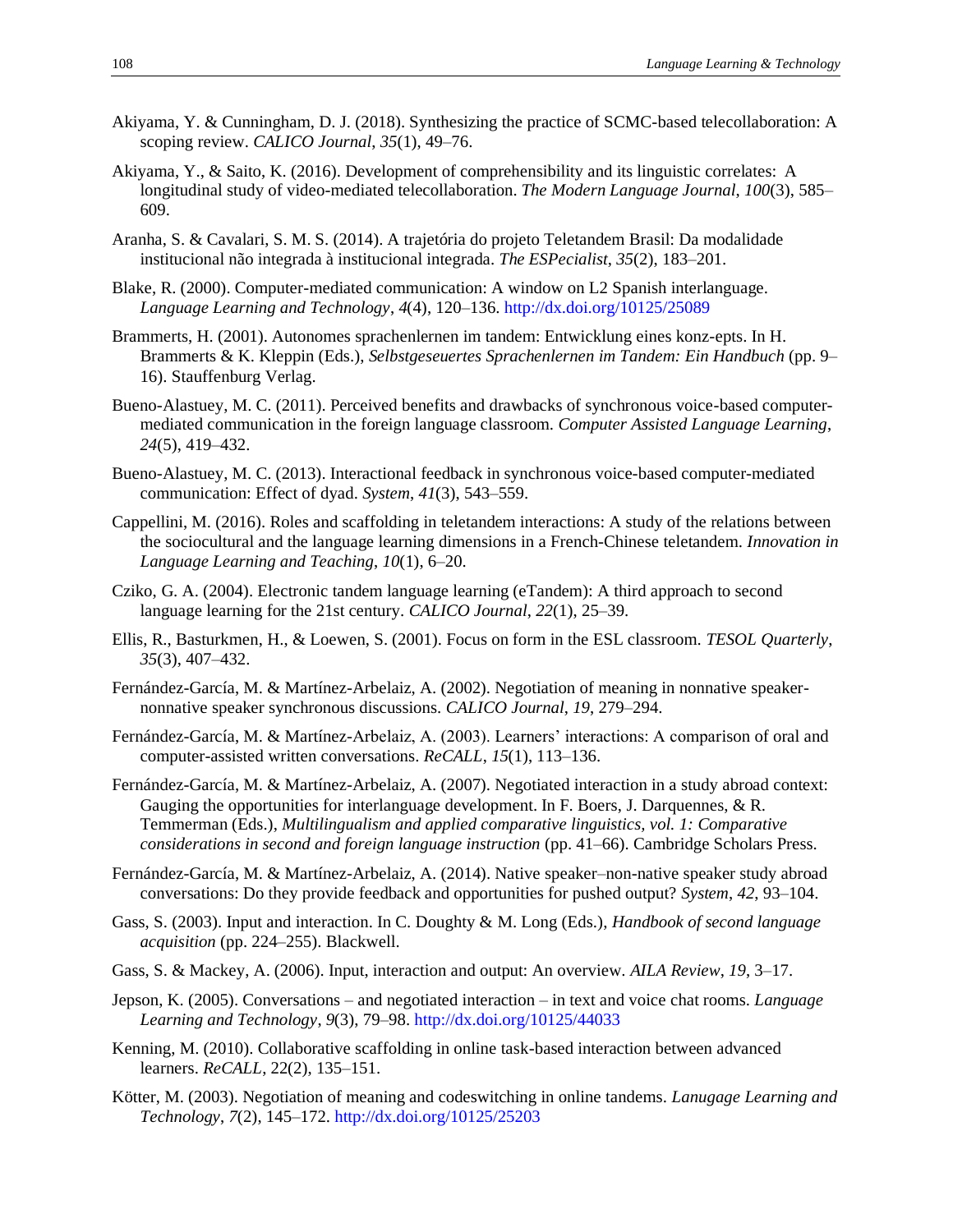Krashen, S. (1982). *Principles and practice in second language acquisition*. Pergamon.

- Lai, C. & Zhao, T. (2006). Noticing and text-based chat. *Language Learning and Technology*, *10*(3), 102–120.<http://dx.doi.org/10125/44077>
- Lewis, T., & O'Dowd, R. (2016). Online intercultural exchange and foreign language learning: A systematic review. In R. O'Dowd & T. Lewis (Eds.), *Online intercultural exchange: Policy, pedagogy, practice* (pp. 21–68). Routledge.
- Long, M. (1991). Focus on form: A design feature in language teaching methodology. In K. de Bot, R. B. Ginsberg, & C. Kramsch (Eds.), *Foreign language research in cross-cultural perspective* (pp. 39– 52). John Benjamins.
- Long, M. (1996). The role of the linguistic environment in second language acquisition. In W. C. Ritchie & T. K. Bhatia (Eds.), *Handbook of second language acquisition* (pp. 15–63). Cambridge University Press.
- Lyster, R. (1998). Recasts, repetition and ambiguity in L2 classroom discourse. *Studies in Second Language Acquisition*, *20*, 51–80.
- Lyster, R. (2004). Differential effects of prompts and recasts in form-focused instruction. *Studies in Second Language Acquisition*, *26*, 399–432.
- Nakahama, Y., Tyler, A. & van Lier, L. (2001). Negotiation of meaning in conversational and information gap activities: A comparative discourse analysis. *TESOL Quarterly*, *35*(3), 377–405.
- O'Dowd, R. (2016). Emerging trends and directions in telecollaborative learning. *CALICO Journal*, *33*(3), 291-310.
- Oliver, R. & Mackey, A. (2003). Interactional context and feedback in child ESL classrooms. *The Modern Language Journal*, *87*(4), 519–543.
- Ortega, L. (1997). Processes and outcomes in networked classroom interaction: Defining the research agenda for L2 computer-assisted classroom discussion. *Language Learning and Technology*, *1*(1), 82–93.<http://dx.doi.org/10125/25005>
- Ramos, K. & Pobbe de Carvalho, K. (2018). Portuguese and Spanish teletandem: The role of mediators. *Colombian Applied Linguistics Journal*, *20*(1), 35–48.
- Rouhshad, A., Wigglesworth, G. & Storch, N. (2016). The nature of negotiations in face-to-face versus computer-mediated communication in pair interactions. *Language Teaching Research*, *20*(4), 514– 534.
- Shekary, M. & Tahririan, M. H. (2006). Negotiation of meaning and noticing in text-based online chat. *The Modern Language Journal*, *90*(4), 557–573.
- Silver, L. (2019, February). *Smartphone ownership is growing rapidly around the world, but not always equally*. Pew Research Center. [https://www.pewresearch.org/global/2019/02/05/smartphone](https://www.pewresearch.org/global/2019/02/05/smartphone-ownership-is-growing-rapidly-around-the-world-but-not-always-equally/)[ownership-is-growing-rapidly-around-the-world-but-not-always-equally/](https://www.pewresearch.org/global/2019/02/05/smartphone-ownership-is-growing-rapidly-around-the-world-but-not-always-equally/)
- Swain, M. (1985). Communicative competence: Some roles of comprehensible input and comprehensible output in its development. In S. Gass & C. Madden (Eds.), *Input in second language acquisition* (pp. 235–253). Newbury House.
- Swain, M. & Lapkin, S. (1998). Interaction and second language learning: Two adolescent French immersion students working together. *The Modern Language Journal*, *82*, 320–337.
- Tian, J., & Wang, J. (2010). Taking language learning outside the classroom: Learners' perspectives of eTandem learning via Skype. *Innovation in Language Learning and Teaching*, *4*(3), 181–197.